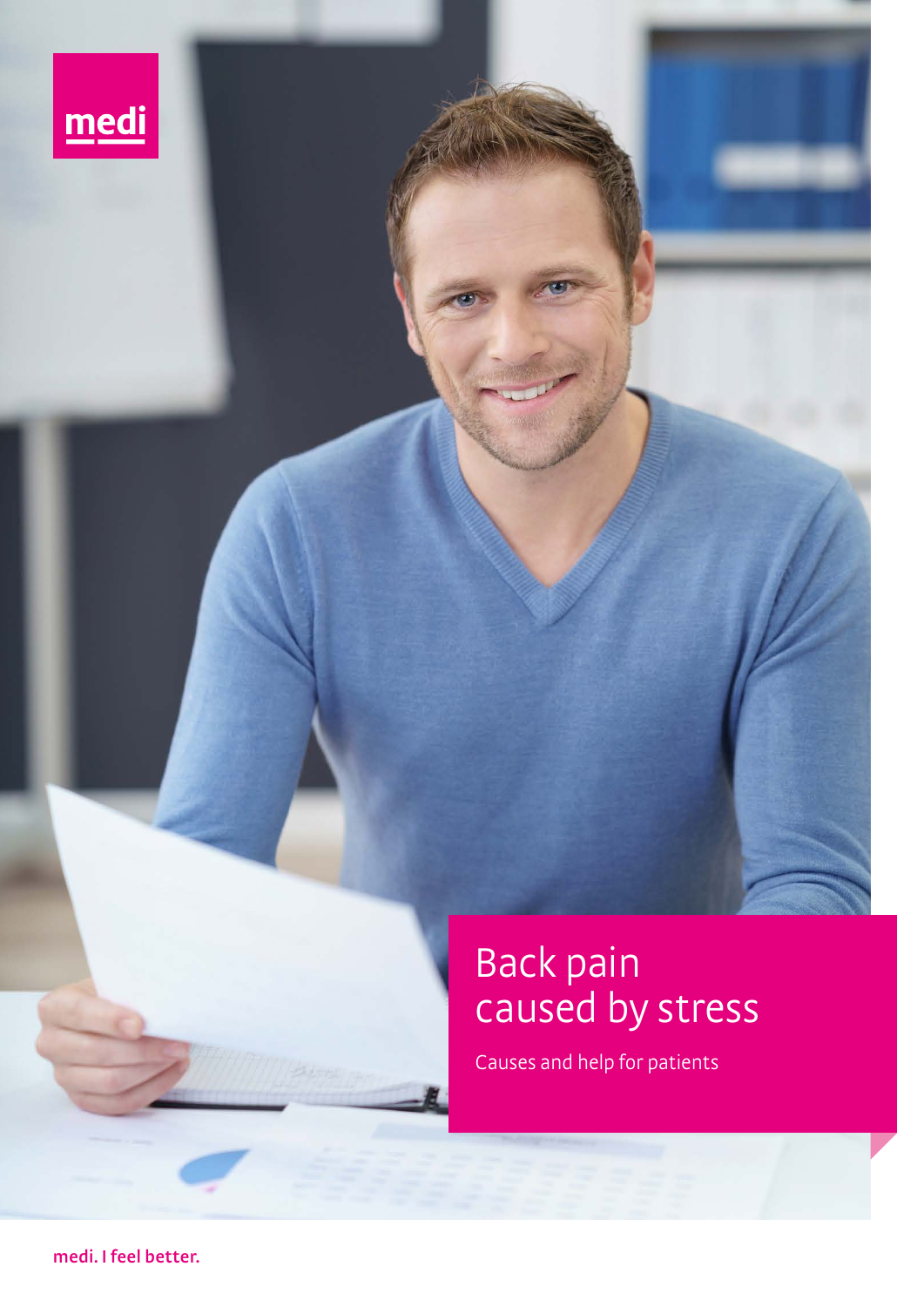### Backache

**Almost every second German citizen consulted a doctor because of pain in the back and spine in 2015. In concrete figures, this means: 36.7 million patients in Germany have back pain, of whom 22.1 million suffer from a disorder of the spine and the back. These figures were taken from the latest statistics published by the German National Association of**  Statutory Health Insurance Physicians (KBV)<sup>1</sup> on the incidence of widespread conditions - which means that back pain is **and remains the No. 1 illness in Germany.**

It is then no surprise that more employees are off work with back pain than with any other condition. According to "Health Report 2016 – Health between occupation and family" published by the Techniker Krankenkasse, disorders of the musculoskeletal apparatus count as the second most common diagnosis on employees' sick notes. According to the report, employees were written off sick on an average of three days last year, because of disorders of the locomotor apparatus.<sup>2</sup>

Men of higher working ages are particularly affected. According to "Stada Health Report 2016", the age-group of 50 to 59-year-olds suffers most often from spinal disorders.<sup>3</sup>

However, it is astonishing that only few cases of back pain are attributable to a pathological physical change. In most cases, stress at work, loading the back incorrectly and lack of physical exercise are responsible for back pain.3

### The anatomy of the back

**Back pain is usually caused by overworked muscles and ligaments or wear and tear of the spine and the intervertebral discs. It is worth looking at the anatomy of the back, in order to understand this more exactly.**

The spine4 has a double-S shape: in the cervical and lumbar regions, it is curved forwards (lordosis), while in the dorsal and sacral-coccygeal areas, it is curved backwards (kyphosis). It is made up of 24 vertebrae, which are connected by 23 intervertebral discs that permit them to move relative to one another. Besides the spine itself, we also have the sacrum and the coccyx, which consist of eight to ten fused vertebrae. This special shape of the spine serves to absorb loading caused by our upright gait.

Anterior and posterior longitudinal ligaments also run up along the spine in the back. These guarantee the stability and mobility of the spine. Six ligaments, or ligament systems, also ensure a stable and mobile spine. These are supported thereby by numerous back muscles.

There are the superficial trunk muscles and deeper-lying (autochthonous) back muscles. The latter insert directly on the spine and hold it upright. The abdominal muscles also supplement and support the back and trunk muscles for stability and during movement. The abdominal muscles are an important counterpart to the deeper-lying back muscles.

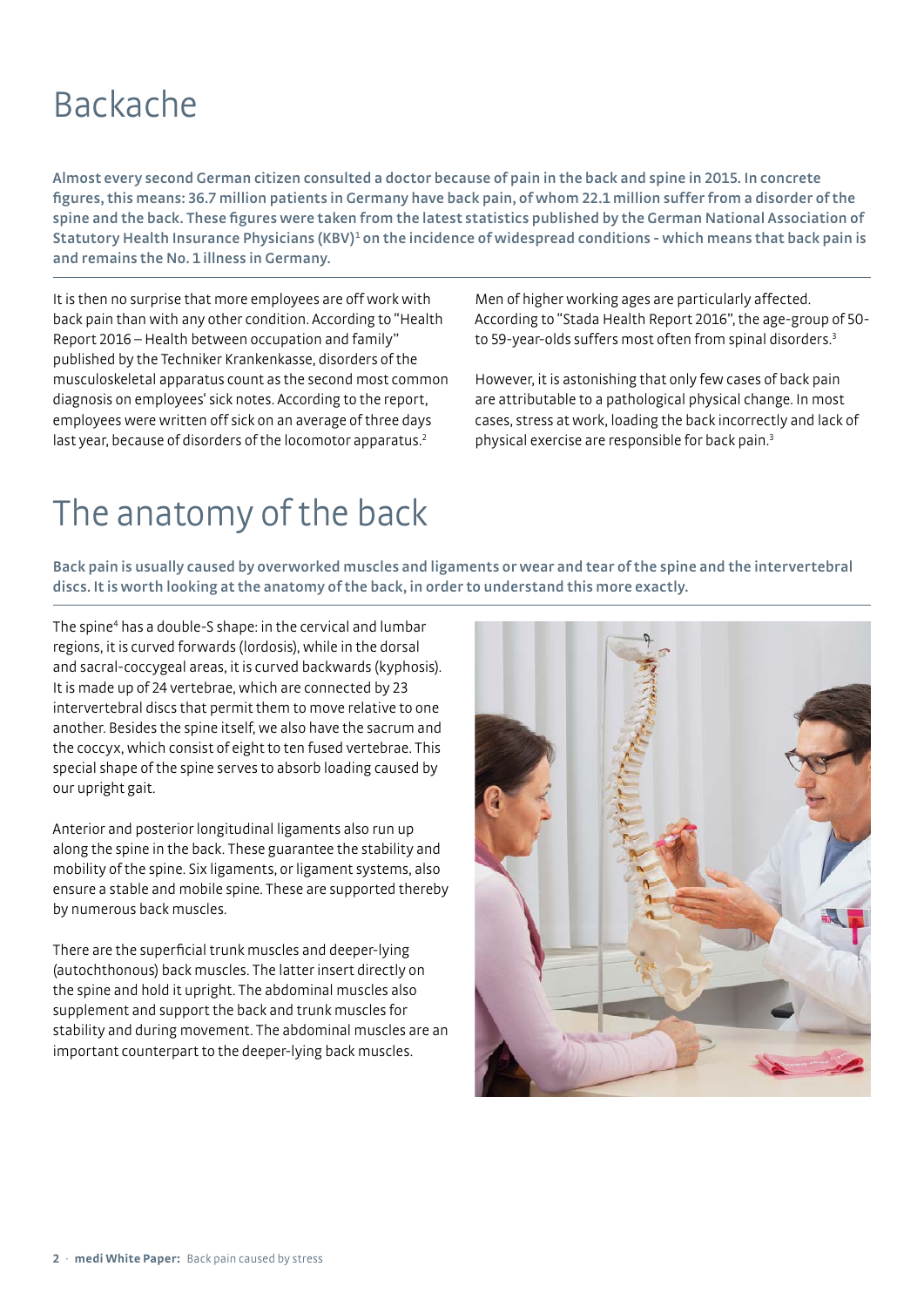# Specific or non-specific back pain?

**We talk about non-specific back pain when there is overloading of tendons, muscles and ligaments. If the pain is caused by a spinal disorder, it is called specific back pain.**

#### **Specific back pain**

Back pain caused by disorders or deformities of the spine, certain inflammatory muscle and connective tissue diseases or other conditions, is called specific. Specific back conditions include prolapsed intervertebral discs, sacroiliac joint problems, osteoarthritis, chronic arthritis or osteoporosis. All the types of specific back pain have one thing in common: they all have a specific physical precipitating factor.

#### **Non-specific back pain5**

Non-specific back pain often plagues the 50- to 59-year-old age-group. The most common cause is muscular tension. A sedentary occupation is usually responsible for this. Lifting and carrying heavy loads, excessive sport or lack of exercise in everyday life can also lead to back pain. In fact, about 85%<sup>6</sup> of all back pain is classed as non-specific, i.e. the doctors cannot find any one single cause for the pain in the locomotor apparatus.

### Effects of stress on back health

**Emotional tension such as stress at the workplace or strife with the partner can cause tension to increase in the body. As a result, our muscles lose their normal elasticity and become hard and painful and a vicious circle of stress, tension and pain begins.**

"Physical and emotional health are closely related. Besides a spinal disorder, emotional factors can also be the cause of back pain. The pressure of work, long working hours and little relaxation in day-to-day life often lead to muscular tension that can, in turn, permanently affect back health".

#### *Frank Schulte, physiotherapist*

But what exactly is stress? In general, stress is seen as a natural response of our body to tension, pressure or change, which has its roots in the Stone Age. Thus, from the evolutionary-biological point of view, stress is an alarm response to sudden dangerous situations that ensures our own survival. Our body's response to stress essentially goes through three phases:

- 1. **Alarm phase:** as soon as a stress situation occurs, the body secretes the hormones adrenalin and cortisol. These activate the body's own resources, which, in terms of evolution biology, makes a person prepared for fight or flight. The result: more rapid breathing, raised blood glucose levels, a faster heartbeat and higher blood pressure.
- 2. **Resistance phase:** the stress reaction has now reached its peak. The body mobilises resistance forces to lower the high energy consumption. During this second phase, the bronchi constrict again and we produce more saliva. Gastrointestinal and bladder activity are stimulated.

3. **Exhaustion phase:** the body's resources are now exhausted, our performance is sharply impaired and resistance collapses. The immune system is weakened and we become more susceptible to infections. Burnout syndrome may develop.

The clinician Hans Selye<sup>7</sup> distinguishes between two types of stress: eustress (positive stress) and distress (negative stress). Eustress leads to a feeling of increased zest for life and of well-being. In contrast, distress has negative effects on our physical and emotional health. Whenever we talk about stress, we usually mean distress, i.e. negative stress. People, who are under heavy pressure to bring results at work and who are dedicated to their jobs, are particularly affected by this. The result: they often suffer from stress-induced back pain.

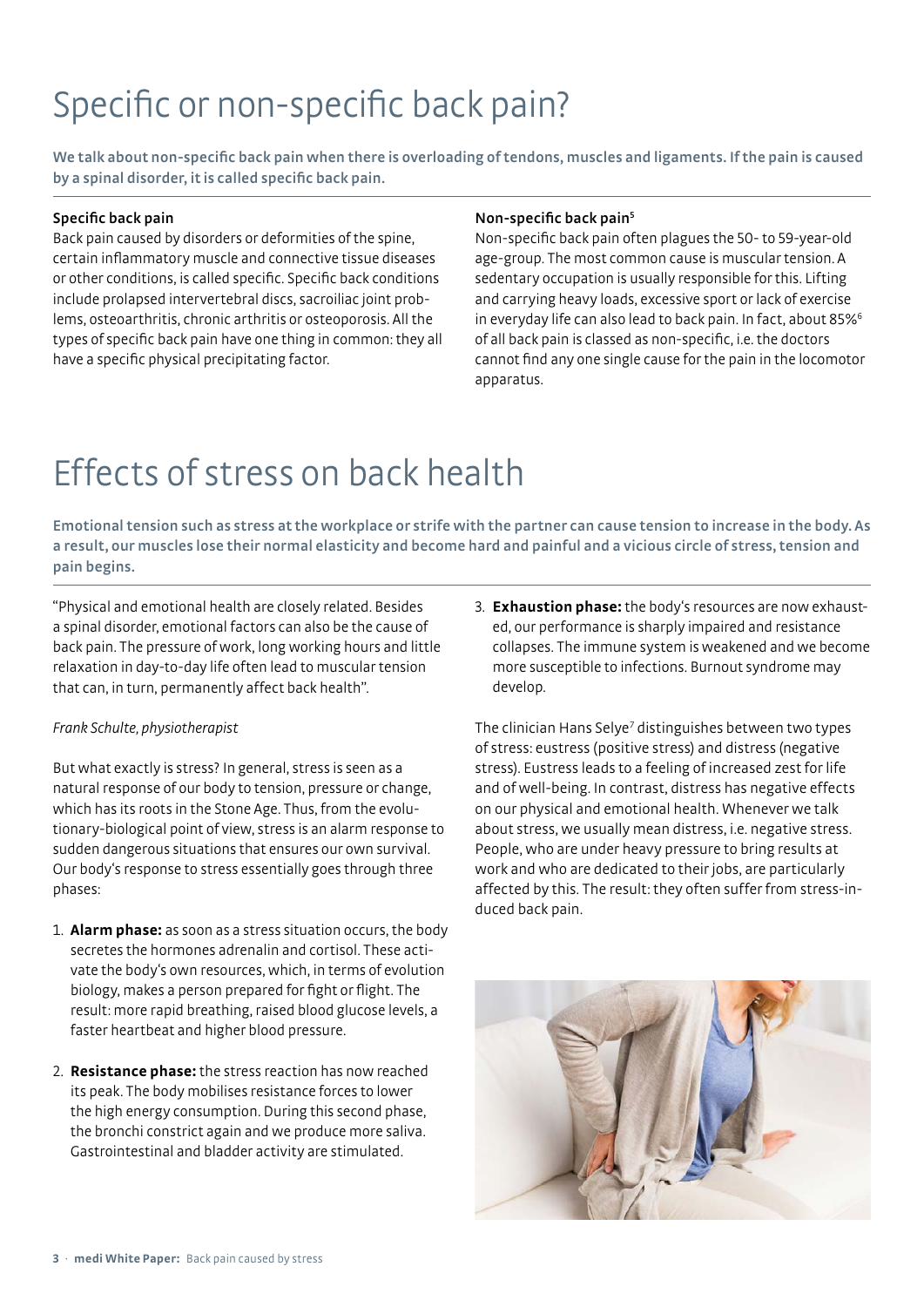# Effects on psyche and quality of life

A connection between back pain and depression is considered proven.<sup>5</sup> Patients who constantly live with the fear that the pain is going to get worse assume postural guarding. This makes the body weaker, our coordination skills fade and the interplay between muscles, tendons and bone deteriorates. In turn, postural guarding can lead to fearful behaviour that may cause the patient to withdraw from social life. According to

the "Stada Health Report 2016"8 , every fifth patient with back pain sacrifices certain leisure activities, while 30% of persons affected sleep badly due to pain in the locomotor apparatus. On the other hand, some people only react to pain once it has grown intolerable. Both of these traits as well as severe physical impairment also lead to a diminished quality of life.

### Self-help for back pain

What many people do not know: back pain can often be averted before it even begins with a healthy diet, regular physical exercise and sporting activities. For instance, patients can easily control back pain associated with obesity. Autogenic training, yoga or massage also help reduce stress and relax the body. Dr Johannes Wimmer, a doctor at Hamburg-Eppendorf University Medical Centre,<sup>7</sup> says: "Many forms of back pain could be avoided by prevention. I can understand that many

people can't motivate themselves to physically exercise or undertake sporting activities to prevent back pain, but I still find it shocking. I suspect that they underestimate the effects that back pain can have on the body and soul, also long-term, while they are still healthy". Buying ergonomic office furniture (dynamic office chairs and adjustable height desks) can also help prevent muscular tension.

**Learn here how to set up your ideal ergonomic workplace to prevent or relieve back pain (link: http://www1.medi.de/en/setting-up-an-ergonomic-workplace).**

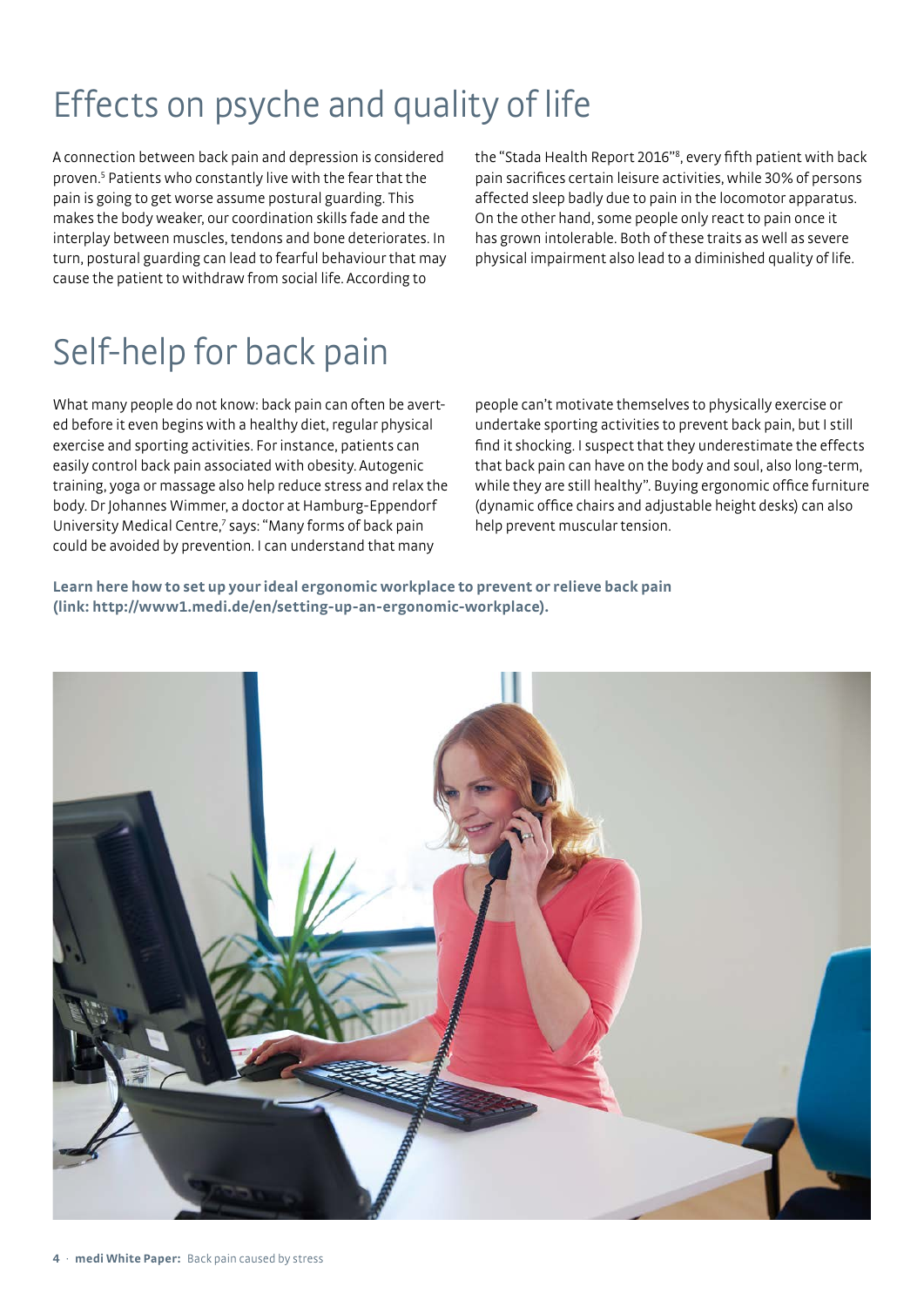Physiotherapist Frank Schulte gives ten simple tips on how you can prevent and relieve back pain:

#### **Back pain: how to help yourself**

- Bend, lift and carry properly
- Physical exercise and sport
- Special exercises for back pain
- Avoid protective postures
- Set up an ergonomic workplace
- Relaxation exercises and meditation
- Heat treatment with buckwheat cushions or a hot water bottle
- Soothing massages
- Take a hot bath

### Summary

Many people with back pain only notice it when it gets worse or persists for a longer period. But the body starts sending the first warning signals very early on. Take note of symptoms such as fatigue, tense muscles or stiff joints.

Although most cases of acute back pain improve on their own after a few days' rest, relaxation exercises or tried-and-tested household remedies, many types of back pain can be averted before they even begin with the right preventative measures.

Would you like to order free guides on the subject of back health? We at medi's Service-Centre will be pleased to advise you: **+49 (0) 921 912-0**



**Further information:**  https://www.medi.de/en/health/diagnosis-treatment/back-pain/

medi GmbH & Co. KG Medicusstr. 1 95448 Bayreuth Germany

Please note our disclaimer at **https://www.medi.de/en/exclusion-of-liability/**